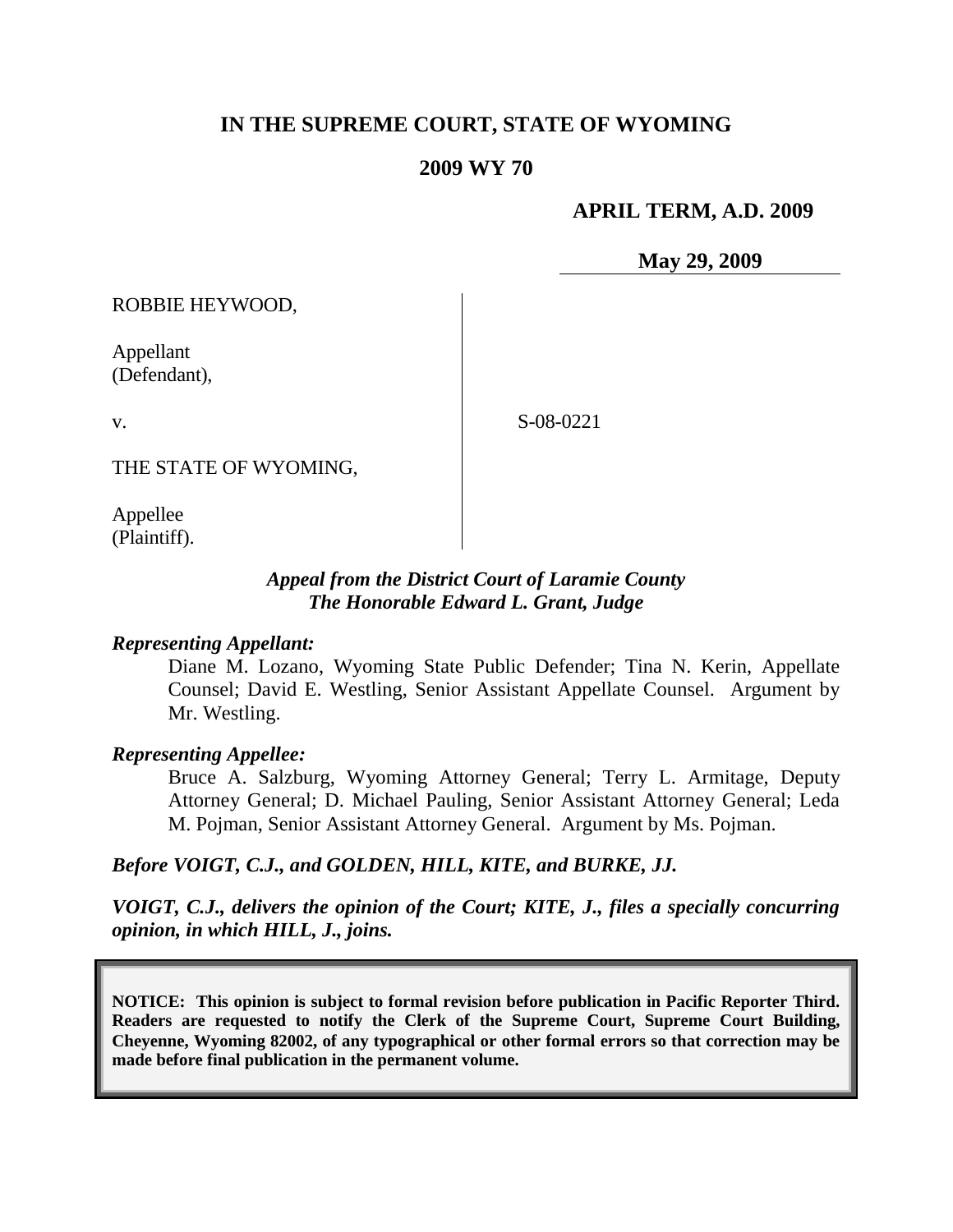## **VOIGT, Chief Justice.**

[¶1] Upon remand from this Court, the appellant was again convicted of three counts of second-degree sexual assault. He raises in this second appeal issues of his constitutional right to adequate notice of the charges being brought against him, and of the admissibility of uncharged misconduct evidence. We affirm.

#### **ISSUES**

[¶2] 1. Was the appellant adequately advised of the charges being brought against him?

2. Did the district court abuse its discretion by admitting certain uncharged misconduct evidence?

# **FACTS**

[¶3] The facts of this case as previously recited by the Court can be found at *Heywood v. State*, 2007 WY 149, ¶¶ 3-5, 170 P.3d 1227, 1229 (Wyo. 2007). Briefly stated, the appellant's convictions were reversed because the information, the instructions, and the verdict form did not adequately identify the particular crimes with which the appellant was charged.

# **DISCUSSION**

# *Was the appellant adequately advised of the charges being brought against him?*

[¶4] An accused has a constitutional right to notice of the charges against him to allow him a fair opportunity to defend against the charges. United States Constitution, Sixth Amendment; Wyo. Const. art. 1 § 10. *See also*, W.R.Cr.P. 3; *Derksen v. State*, 845 P.2d 1383, 1388-89 (Wyo. 1993). Because the right to notice of criminal charges is of constitutional magnitude and the determination on the adequacy of the notice is a question of law, we review the issue *de novo*. *See, e.g., Pena v. State*, 2004 WY 115, ¶ 7, 98 P.3d 857, 862 (Wyo. 2004).

*Barker v. State*, 2006 WY 104, ¶ 14, 141 P.3d 106, 112 (Wyo. 2006). We referenced these principles in the opinion reversing the appellant's conviction after the first go-round in this case, but we found them to have been waived because they were not raised below. *Heywood*, 2007 WY 149, ¶ 22, 170 P.3d at 1233. We reversed, however, on the related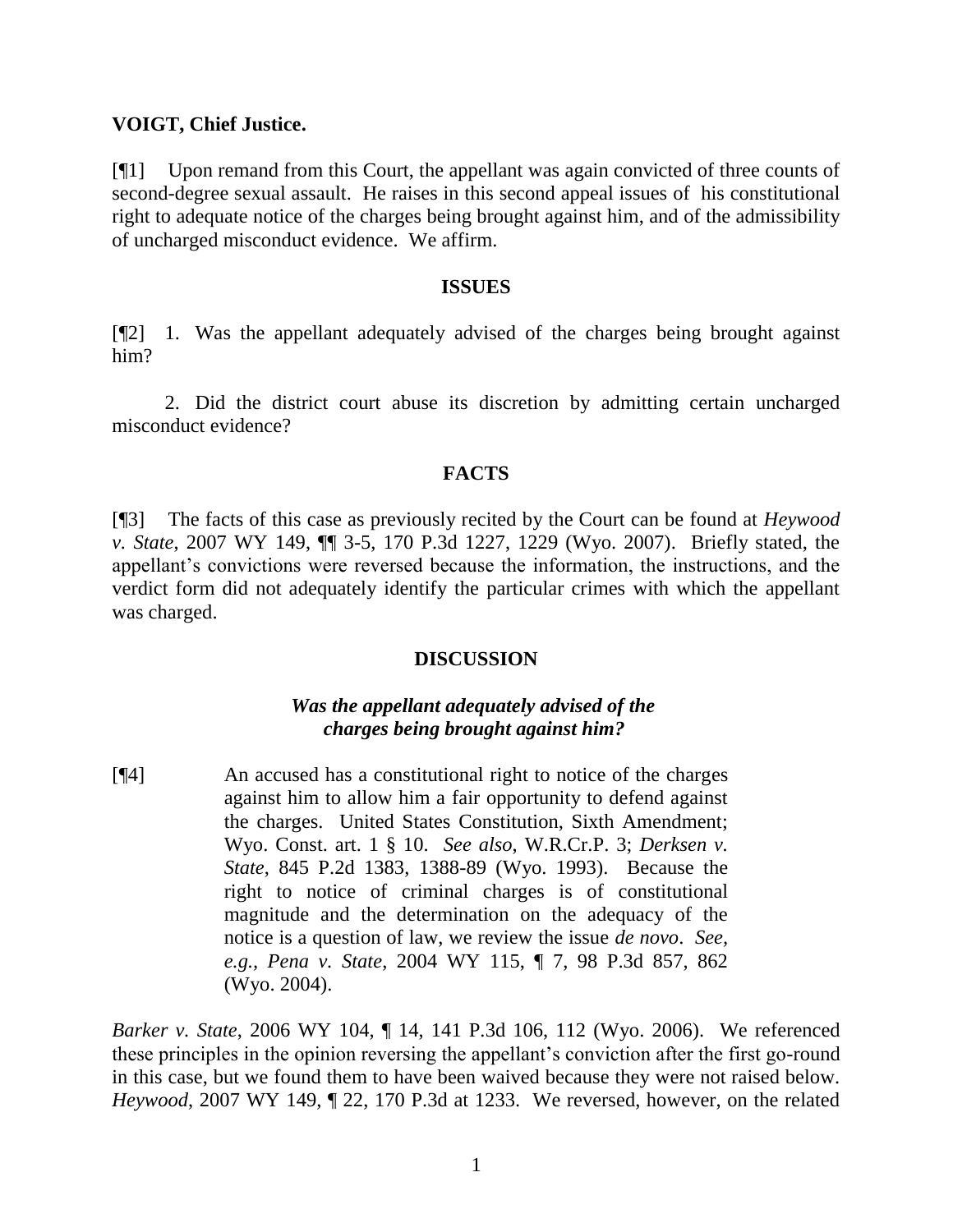issue of the failure of the information, the instructions, and the verdict form to distinguish for the jury the separate crimes upon which it was to deliberate. *Id.* at ¶ 33, 170 P.3d at 1236.

[¶5] Prior to the second trial, the appellant filed a Motion for a Bill of Particulars as to All Counts of the Information. A responsive Bill of Particulars was filed by the State about a week later. The function of a bill of particulars is "to make more specific the general allegations in the information to enable the defendant to prepare his defense and avoid being surprised at the trial." *Booth v. State*, 517 P.2d 1034, 1036 (Wyo. 1974). The appellant objected to the Bill of Particulars on the ground that it did not delineate the allegations with sufficient specificity. The district court reviewed each charge and found the Bill of Particulars to be adequate.

[¶6] In the first trial, the problem with the information, instructions, and verdict form was that, even taken together, they failed to inform the jury what charge was being deliberated upon as to each count. We agree with the district court that the Bill of Particulars corrected that deficiency as far as the appellant's right to notice of the charges is concerned, and the new verdict form did the same for the jury's deliberation purposes. The pertinent portions of the Bill of Particulars provided as follows:

> **As to Count I**, the crime of Second Degree Sexual Assault was committed by the Defendant on or between April of 2005 and May 27, 2005 in Laramie County, Wyoming. The Defendant committed sexual intrusion as defined by W.S. 6-2-301(a)(vii) by digitally penetrating the victim in the shed adjacent to [address].

> **As to Count II**, the crime of Second Degree Sexual Assault was committed by the Defendant on or between April of 2005 and May 27, 2005 in Laramie County, Wyoming. The Defendant committed sexual intrusion as defined by W.S.  $6-2-301(a)(vii)$  by penetrating the victim with a dildo at [address].

> As to Count III, the crime of Second Degree Sexual Assault was committed by the Defendant on or between April of 2005 and May 27, 2005 in Laramie County, Wyoming. The Defendant committed sexual intrusion as defined by W.S.  $6-2-301(a)(vii)$  by penetrating the victim with his penis at [address].

[¶7] After reading the language in regard to Count I, the district court commented, "I don't see how that is nonspecific. What more would be possible on that one?" Defense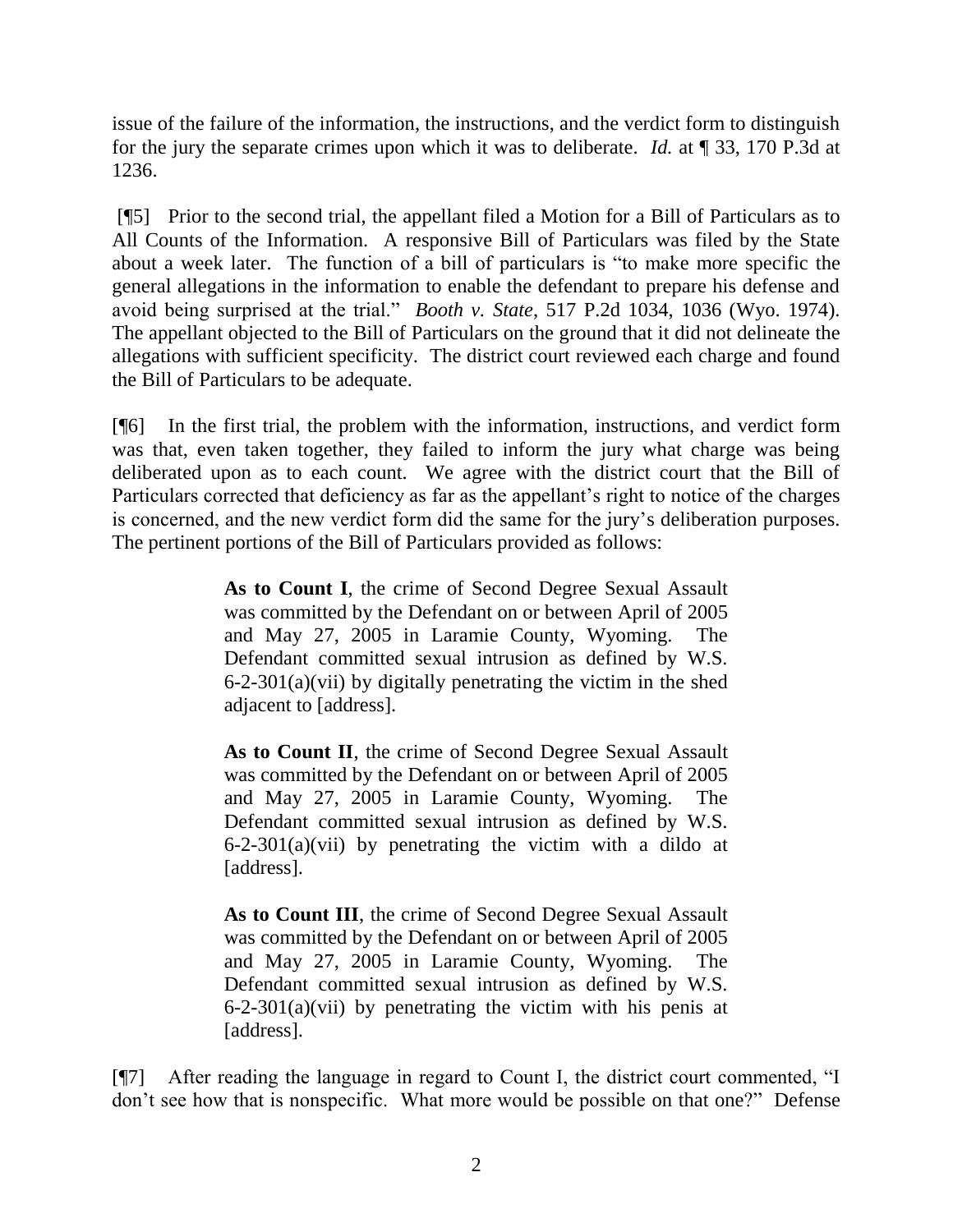counsel responded, "Your Honor, I don't believe there is a time frame on that particular allegation." The district court determined that defense counsel had the same objection to all three counts, and then ruled as follows: "All right. I do understand that this time frame is general from April '05 to May 27 of '05. I believe there's sufficient specificity in this bill of particulars."

[¶8] It appears from this colloquy that the basis of the objection to the Bill of Particulars was not so much that it did not distinguish one alleged act from another, but that it did not sufficiently narrow the time frames of the allegations. We agree with the district court that a two-month time period in allegations of the sexual abuse of a child is sufficient to give notice to a defendant of the charges against him and to allow him to prepare a defense.

> We have held that where the specific date is not a required element of the crime, then alleging a general time period, in lieu of a specific date, is sufficient to give a defendant notice and allow him to adequately prepare a defense. *Vernier v. State*, 909 P.2d 1344, 1350-52 (Wyo. 1996); *Jackson v. State*, 891 P.2d 70, 75 (Wyo. 1995). Indeed, we have even held that it is sufficient for a finding of guilt that the prosecution establish the transaction rather than the exact dates in question. *Brown v. State*, 817 P.2d 429, 437-38 (Wyo. 1991).

*Wease v. State*, 2007 WY 176, ¶ 44, 170 P.3d 94, 108 (Wyo. 2007). In regard to child sexual assault victims, we view uncertainties as to dates as follows:

> ―[I]n the interests of justice and recognizing that young children cannot be expected to be exact regarding times and dates, a child's uncertainty as to time or date upon which the offense charged was committed goes to the weight rather than the admissibility of the evidence. *State v. Effler*, 309 N.C. 742, 309 S.E.2d 203 (1983); *State v. King*, 256 N.C. 236, 123 S.E.2d 486 (1962). See: *State v. Sills*, 311 N.C. 370, 317 S.E.2d 379 (1984). Nonsuit may not be allowed on the ground that the State's evidence fails to fix any definite time for the offense where there is sufficient evidence that defendant committed each essential act of the offense. \*\*\*" *State v. Wood*, 311 N.C. 739, 319 S.E.2d 247 (1984).

*Stewart v. State*, 724 P.2d 439, 441 (Wyo. 1986). *See also Vernier v. State*, 909 P.2d 1344, 1351 (Wyo. 1996). We are not alone in holding this view of child victim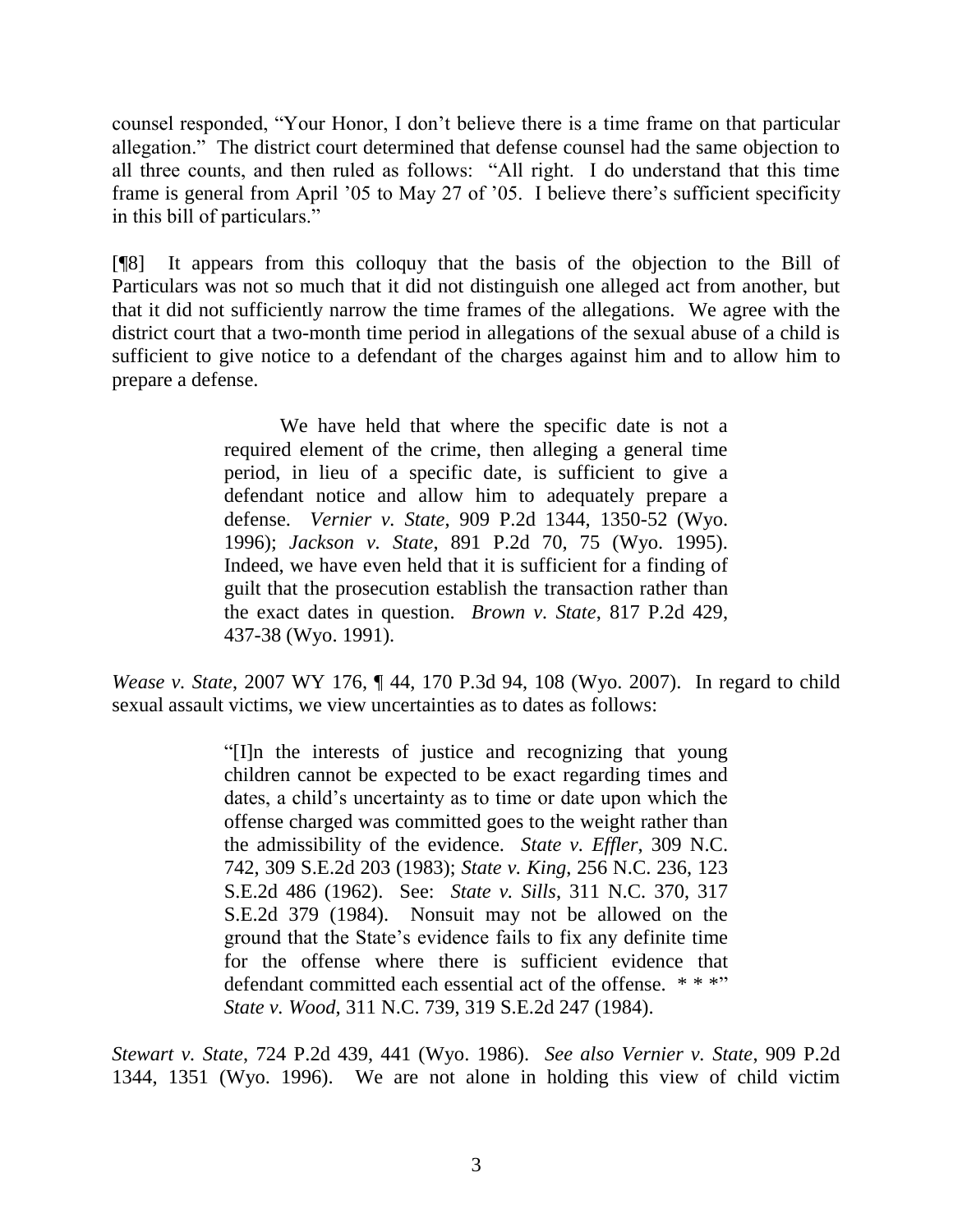testimony. *See*, *e.g.*, *People v. Watt*, 600 N.Y.S.2d 714, 719 (N.Y. App. Div. 1993); *State v. Wilcox*, 808 P.2d 1028, 1033 (Utah 1991); and *State v. Rogers*, 283 P. 44, 45 (Idaho 1929).

## *Did the district court abuse its discretion by admitting certain uncharged misconduct evidence?*

[¶9] [B]ecause uncharged misconduct evidence carries an inherent danger for prejudice, we have . . . adopted a mandatory procedure for testing its admissibility: (1) the evidence must be offered for a proper purpose; (2) the evidence must be relevant; (3) the probative value of the evidence must not be substantially outweighed by its potential for unfair prejudice; and (4) upon request, the trial court must instruct the jury that the similar acts evidence is to be considered only for the proper purpose for which it was admitted. *Vigil* [*v. State*], 926 P.2d [351], 357 [(Wyo. 1996)] (quoting *United States v. Herndon*, 982 F.2d 1411, 1414 (10th Cir. 1992)) [, *modified in part by Howard v. State*, 2002 WY 40, 42 P.3d 483 (Wyo. 2002)]. We do not apply this test on appeal; rather, it is intended to be conducted by the trial court. *Beintema v. State*, 936 P.2d 1221, 1224 (Wyo. 1997). Our role is to determine whether admission of the evidence was error. *Id*.; *Spencer v. State*, 925 P.2d 994, 997 (Wyo. 1996). Generally, the standard for review of rulings under W.R.E. 404(b) is abuse of discretion. *Johnson v. State*, 936 P.2d 458, 462 (Wyo. 1997) (quoting *Sturgis v. State*, 932 P.2d 199, 201 (Wyo. 1997).

*Wease*, 2007 WY 176, ¶ 51, 170 P.3d at 110 (quoting *Gleason v. State*, 2002 WY 161, ¶ 18, 57 P.3d 332, 340 (Wyo. 2002)).

[¶10] Just prior to the second trial, the State filed a Notice of State's Intent to Introduce  $404(b)$  Evidence.<sup>1</sup> Listed in the notice were five allegations of uncharged misconduct: (1) that the appellant began to abuse the victim when she was in the second grade; (2)

 $1$  W.R.E. 404(b) reads as follows:

<sup>(</sup>b) *Other crimes, wrongs, or acts.* – Evidence of other crimes, wrongs, or acts is not admissible to prove the character of a person in order to show that he acted in conformity therewith. It may, however, be admissible for other purposes, such as proof of motive, opportunity, intent, preparation, plan, knowledge, identity, or absence of mistake or accident.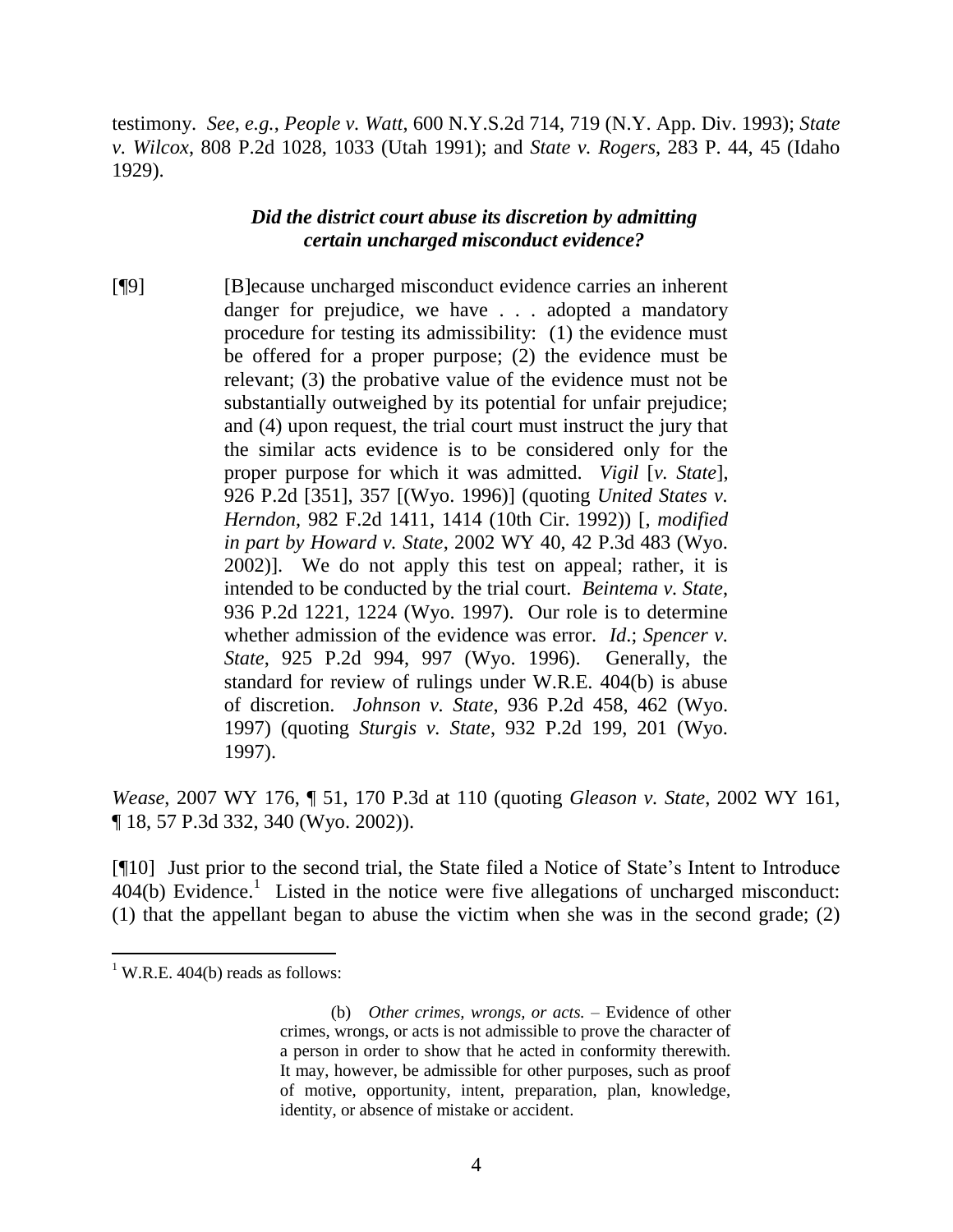that the abuse included fellatio; (3) that the appellant purchased a dildo for the victim for her birthday in 2004 and used it on her in the car after covering the car's windows; (4) that the only time period the victim recalled the appellant did not sexually abuse her was when the family was in Ohio for a week; and (5) that the appellant entered the bedroom the victim shared with her sister, pulled down his pajamas and exposed his penis to them, told them they could touch it or play with it, and told them the victim could be present if her sister wanted to start doing things with him that the victim had been doing. In its Notice, the State presented a detailed analysis of the proferred evidence under *Gleason v. State*, 2002 WY 161, 57 P.3d 332 (Wyo. 2002) and similar cases. When the motion was heard after *voir dire*, the State added a sixth allegation, that being that the appellant had showed the victim pornographic movies and books.

[¶11] The appellant objected to admission of the uncharged misconduct evidence on several grounds. First, he contended that any act that allegedly occurred outside of the time period charged in the Information was not relevant. Second, he argued that the late filing and service of the Notice provided inadequate time for him to investigate and respond. Third, he noted that some of the allegations had not previously been made. And fourth, he complained that the allegations were vague and unspecific in regard to time and place. The State countered primarily with two arguments: one, that some of the testimony was relevant because it refuted contentions the appellant had made in the first trial; and two, that some of the evidence, rather than being uncharged misconduct evidence, was in the nature of an admission by a party opponent, admissible under W.R.E.  $801(d)(2)(A)^2$ 

[¶12] The district court concluded that the uncharged misconduct evidence was relevant and admissible for a proper purpose, because it tended to show the relationship between the appellant and the victim, which is an issue in charges of second-degree sexual assault. To be guilty of the crimes charged, the appellant must have been in a position of authority over the victim, and he must have used that position of authority to cause the victim to submit. The district court then also concluded that the probative value of the evidence was not outweighed by any danger of unfair prejudice. In reaching that conclusion, the district court emphasized the fact that the uncharged acts were no more reprehensible than the charged acts, and the fact that the victim of the uncharged acts, being the same person as the victim in the charged acts, was no more sympathetic.

# **CONCLUSION**

[¶13] The appellant was adequately advised of the charges brought against him. Further, the district court appropriately analyzed the proferred uncharged misconduct evidence,

<sup>&</sup>lt;sup>2</sup> W.R.E. 801(d)(2)(A) provides that a party's own statement, offered against him, is not hearsay.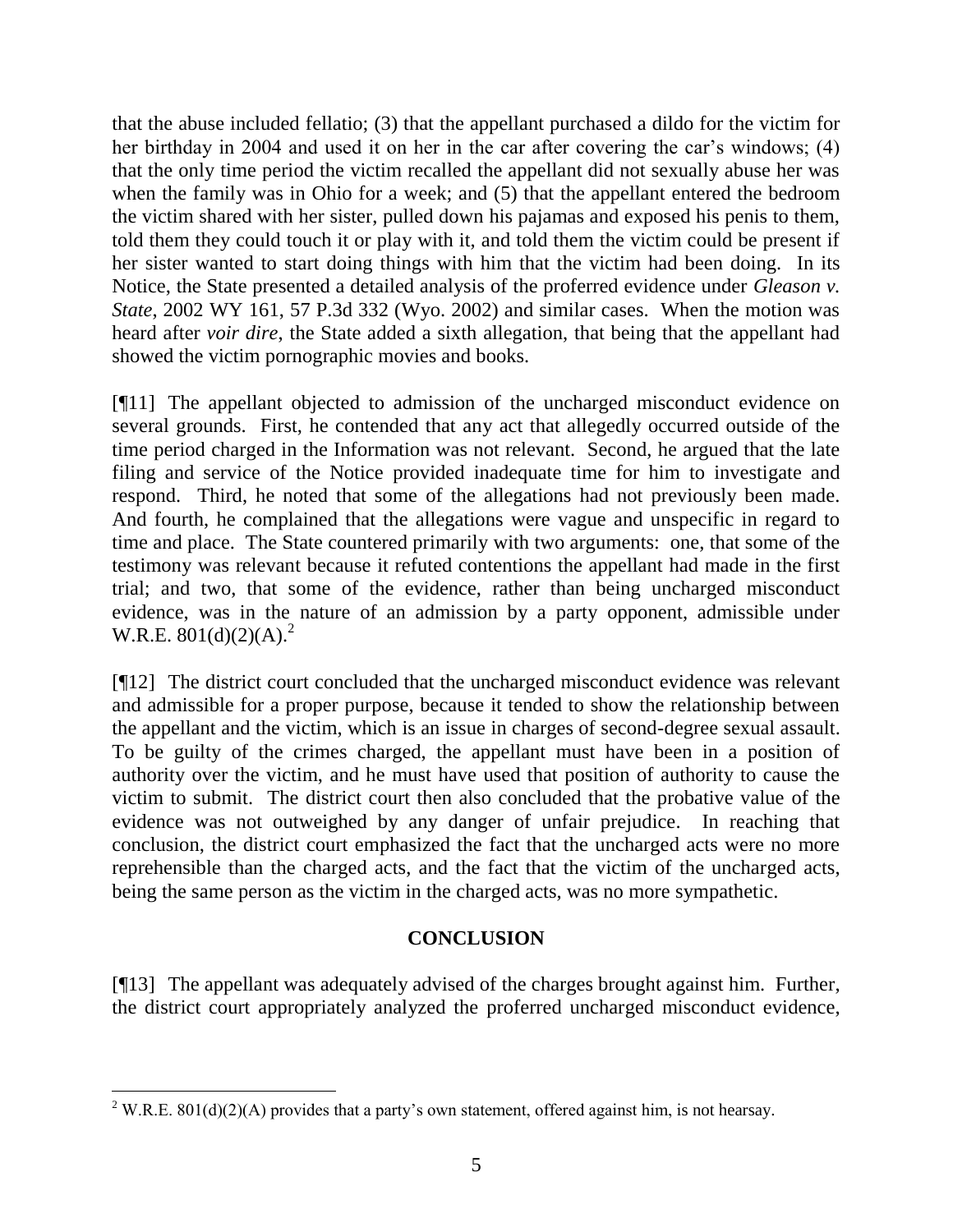and we cannot say that the court abused its discretion in admitting the evidence, or in determining that the appellant did not prove he was unfairly prejudiced by its untimely production.

[¶14] Affirmed.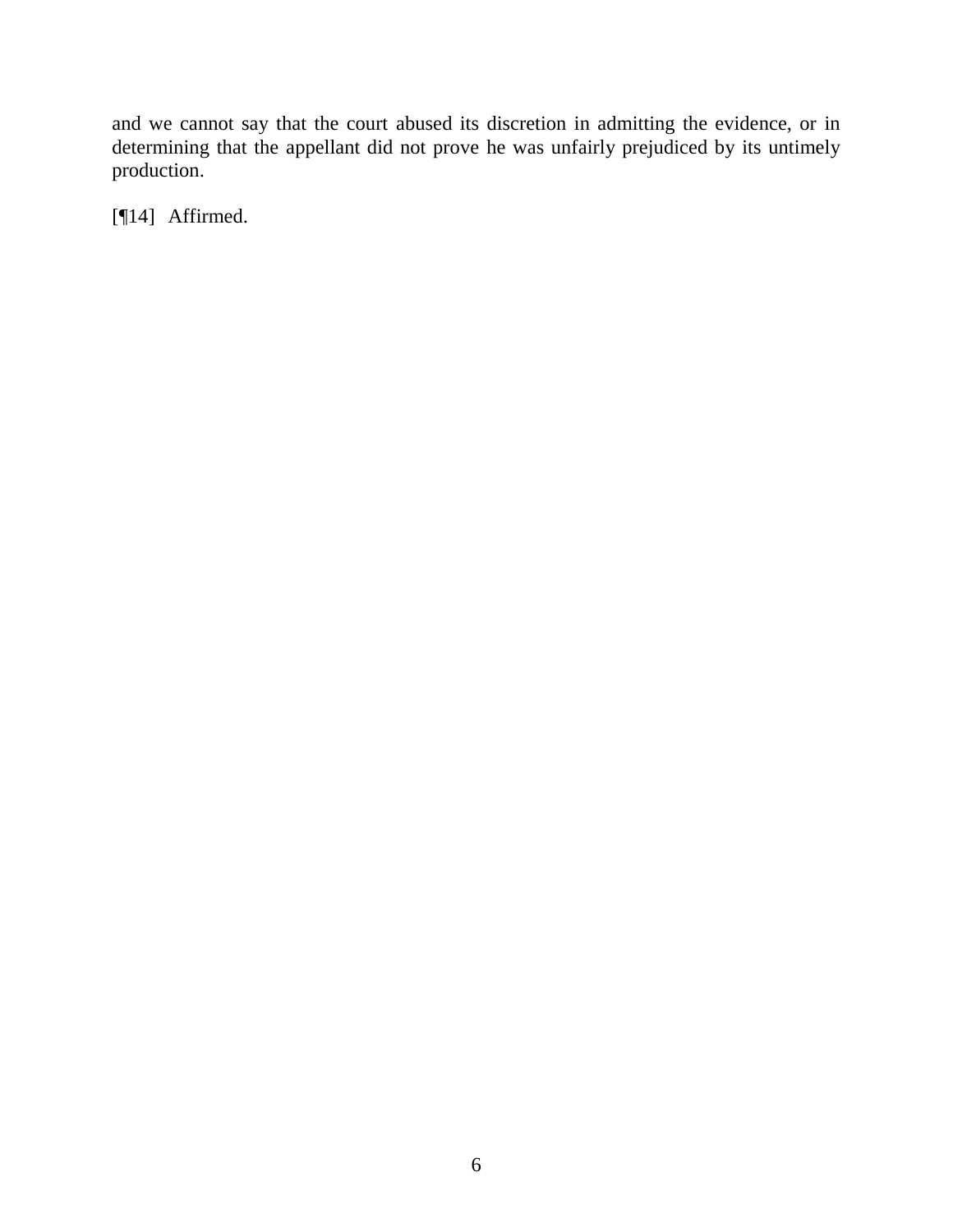## **KITE, Justice,** specially concurring, in which HILL, J., joins.

[¶15] I concur in the result reached by the majority opinion primarily because I believe Mr. Heywood was not prejudiced by the State's late filing of its notice of intent to offer uncharged misconduct evidence. Much of the evidence had been known to him at the time of the first trial and what evidence may have been considered "new" was similar to other evidence and cumulative. However, I write separately to express my belief that the State failed to comply with the spirit and letter of our W.R.E. 404(b) jurisprudence.

[¶16] In the past several years, this Court repeatedly has been called upon to address the difficulties caused when the State gives late notice, or no notice, of its intent to offer uncharged misconduct evidence under Rule 404(b), along with the related question of how trial courts should evaluate uncharged misconduct evidence. Our concern has been that both the defendant and the trial judge have adequate opportunity to analyze the admissibility of the proffered evidence. *See*, *e.g.*, *Reay v. State*, 2008 WY 13, ¶ 18, 176 P.3d 647, 652 (Wyo. 2008); *Wease*, ¶¶ 48-55, 170 P.3d at 109-14; *Martin v. State*, 2007 WY 76, ¶¶ 44-45, 157 P.3d 923, 932 (Wyo. 2007), (Voigt, C.J., dissenting); *Dettloff v. State*, 2007 WY 29, ¶¶ 33-39, 152 P.3d 376, 385-87 (Wyo. 2007); *Williams v. State*, 2004 WY 117, ¶¶ 8-14, 99 P.3d 432, 436-43 (Wyo. 2004); *Hart v. State*, 2002 WY 163, ¶¶ 8- 18, 57 P.3d 348, 352-55 (Wyo. 2002); *Gleason*, ¶¶ 5-33, 57 P.3d at 337-44; *Howard v. State*, 2002 WY 40,  $\P$  5-23, 42 P.3d 483, 485-91 (Wyo. 2002).<sup>3</sup> In *Howard*,  $\P$  23, 42 P.3d at 491, we set forth a rule that we then thought would eliminate late notice of uncharged misconduct evidence, and would move the debate over its admission to a pretrial hearing:

> We now hold that where a defendant files a pretrial demand for notice of intent to introduce evidence under W.R.E. 404(b), the same shall be treated as the making of a timely objection to the introduction of such evidence. The State must then respond with sufficient information to meet the balance of the *Huddleston* [*v. United States*, 485 U.S. 681, 108 S.Ct. 1496, 99 L.Ed.2d 771 (1988)] test adopted in *Vigil*

alleged errors in the admission of uncharged misconduct are the most frequent ground for appeal in criminal cases; in many states, such errors are the most common ground for reversal; and the Federal Rule in point, Rule 404(b), has generated more reported cases than any other subsection of the rules.

 $3$  This is just a small sampling of the dozens of cases this Court has heard in the past decade or so involving uncharged misconduct evidence and Rule 404(b). We are not alone. The leading commentator in this area of law has stated that

<sup>2</sup> Edward J. Imwinkelried, *Uncharged Misconduct Evidence* § 9:07 (Rev. ed 2008).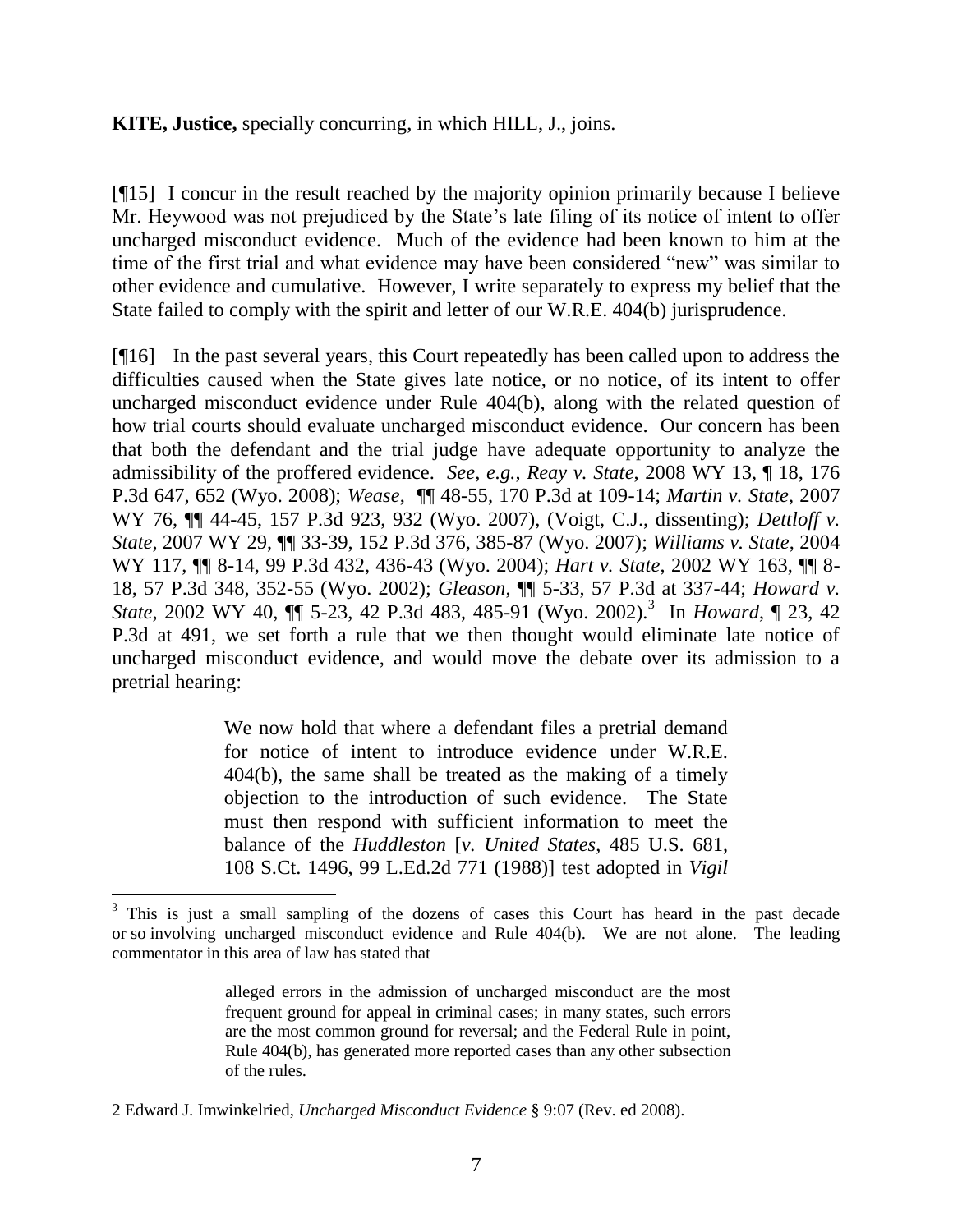[*v. State*, 926 P.2d 351 (Wyo. 1996)]. Not only will such a rule enhance the defendant's prospects of receiving due process and a fair trial, it will also enhance the district court's ability to reflect and rule upon a significant evidentiary issue. Rulings on uncharged misconduct evidence are too important to be made in the heat and pressure of a trial, with the jury twiddling its thumbs in the next room.

[¶17] Apparently, this guidance has not been sufficient to obtain the desired result, as is evidenced by the present case, where the prosecutor "faxed" the notice to defense counsel on the Friday before a Monday trial, and defense counsel told the district court that he did not receive the notice until Monday. The district court, through no fault of its own, had no choice but to hold a truncated admissibility hearing after *voir dire*—just the scenario the *Howard* rule was meant to avoid—or to rule the evidence inadmissible.<sup>4</sup>

[¶18] Continued lack of adherence to the procedures this Court established by case law necessitated the amendment of our rules and we have now joined federal courts and the growing list of state jurisdictions that have mandated timely pretrial notice by the State of its intent to introduce uncharged misconduct evidence. *See Howard,* 2002 WY 40, 42 P.3d 483; 2 Edward J. Imwinkelried, *Uncharged Misconduct Evidence* §§ 9:07, 9:10; Robert S. Hitchcock, *Pretrial Discovery of Uncharged Misconduct Evidence – No More Pulling the Uncharged Misconduct Card from the Sleeve*, 3 Wyo. L. Rev. 797, 808-13 (2003).

[¶19] Rule 404(b) (emphasis added) now provides:

Evidence of other crimes, wrongs, or acts is not admissible to prove the character of a person in order to show that he acted in conformity therewith. It may, however, be admissible for other purposes, such as proof of motive, opportunity, intent, preparation, plan, knowledge, identity, or absence of mistake or accident, *provided that upon request by the accused, the prosecution in a criminal case shall provide reasonable notice in advance of trial, or during trial if the court excuses pretrial notice on good cause shown, of the general nature of any such evidence it intends to introduce at trial.*

Had the amended rule been in effect, it is hard for me to imagine that a district court could have found the State provided "reasonable notice" or "good cause" for the last

<sup>&</sup>lt;sup>4</sup>Incredibly, the State added another incident of uncharged misconduct to its list during that mid-trial hearing.